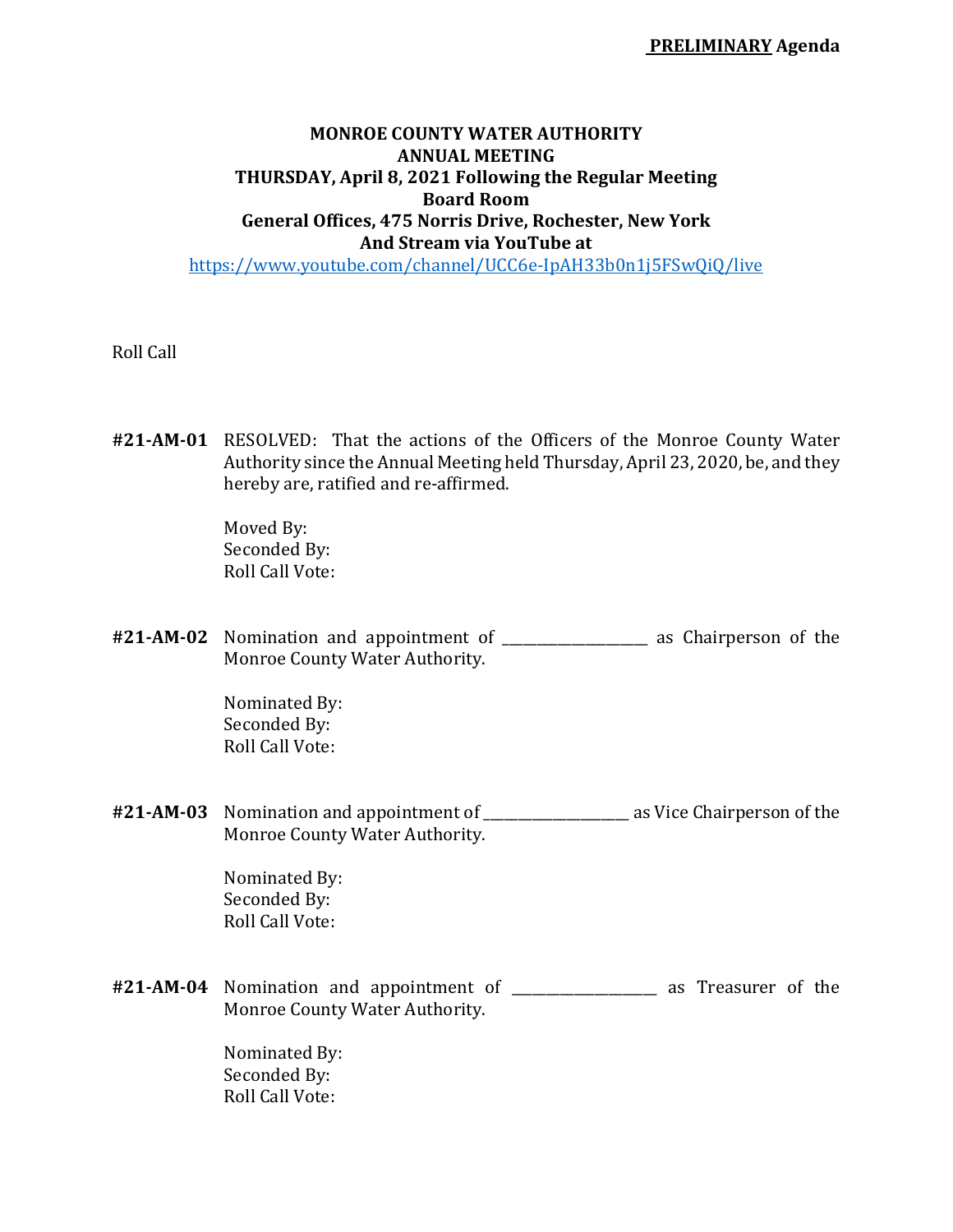## **MONROE COUNTY WATER AUTHORITY ANNUAL MEETING – April 8, 2021**

**#21‐AM‐05** RESOLVED: That the following banks be, and they hereby are, designated depositories for Authority funds:

|                                       | Pittsburgh,         |
|---------------------------------------|---------------------|
| The Bank of New York Mellon (Trustee) | Pennsylvania        |
|                                       |                     |
| The Bank of New York Mellon           |                     |
| (Third Party Custodian for Key Bank)  | New York, New York  |
|                                       |                     |
| The Bank of New York Mellon           |                     |
| (Third Party Custodian for M&T Bank)  | New York, New York  |
|                                       |                     |
| M & T Bank                            | Rochester, New York |
|                                       |                     |
| Key Bank                              | Albany, New York    |
|                                       |                     |
| <b>IP Morgan Chase Bank</b>           | Rochester, New York |
|                                       |                     |

 Moved By: Seconded By: Roll Call Vote:

**#21‐AM‐06** RESOLVED: In connection with both the re-appointment of M & T Bank as a designated depository bank pursuant to the foregoing resolution #21-AM-05 and a request from M & T Bank to modify the Authority's treasury management procedures and authorizations, the Authority adopts the resolutions set forth in the "RESOLVED" paragraphs numbered 1-10 on Attachment "A" hereto.

> Moved By: Seconded By: Roll Call Vote:

**#21‐AM‐07** RESOLVED: In connection with both the re-appointment of Key Bank as a designated depository bank pursuant to the foregoing resolution #21-AM-05 and a request from Key Bank to modify the Authority's treasury management procedures and authorizations, the Authority adopts the resolutions set forth in the "RESOLVED" paragraphs numbered 1-11 on Attachment "A" hereto.

> Moved By: Seconded By: Roll Call Vote: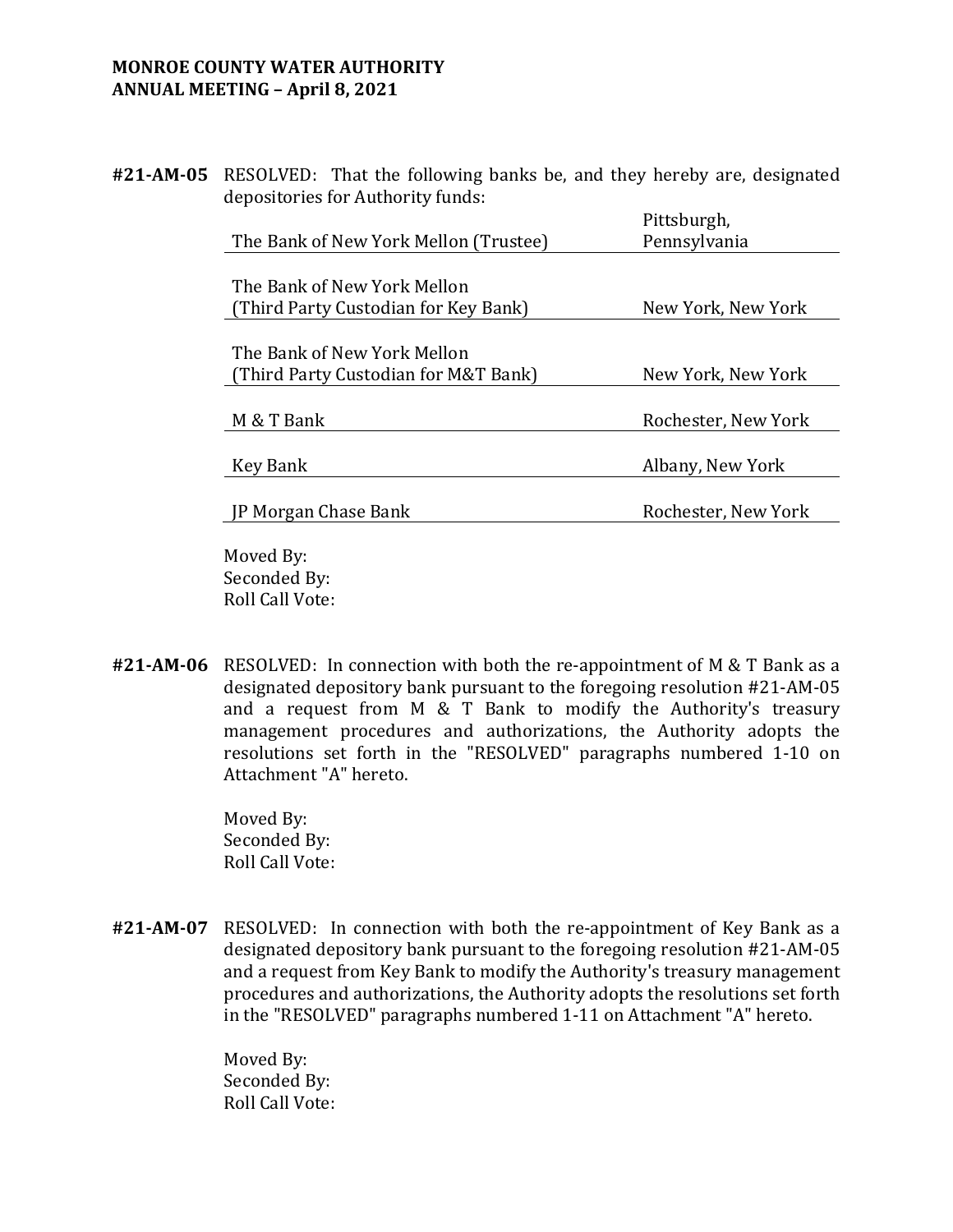**#21‐AM‐08** RESOLVED: In connection with both the re-appointment of JP Morgan Chase Bank as a designated depository bank pursuant to the foregoing resolution #21-AM-05 and a request from JP Morgan Chase Bank, NA and its affiliates to modify the Authority's treasury management authorizations, the Authority adopts the resolutions set forth in the paragraphs entitled "RESOLVED" on Attachment "A" hereto.

> Moved By: Seconded By: Roll Call Vote:

**#21‐AM‐09** RESOLVED: That any one of the following: \_\_\_\_\_\_\_\_\_\_\_\_\_\_\_\_\_, Chairperson of the Authority, Treasurer of the Authority, Nicholas A. Noce, Executive Director of the Authority, Larry M. Magguilli, Assistant to the Executive Director of the Authority, or Amy A. Molinari, Director of Finance & Business Services of the Authority, be, and they each hereby are, authorized to execute written consent on behalf of the Monroe County Water Authority for the withdrawal, substitution, or transfer of securities deposited or held in escrow to secure deposits of the Authority in depository banks as required by Section 1097 of the Public Authorities Law.

> Moved By: Seconded By: Roll Call Vote:

**#21‐AM‐10** RESOLVED: That any one of the following: \_\_\_\_\_\_\_\_\_\_\_\_\_\_\_\_\_, Chairperson of the Authority, \_\_\_\_\_\_\_\_\_\_\_\_\_\_\_\_\_\_\_\_, Treasurer of the Authority, Nicholas A. Noce, Executive Director of the Authority, Larry M. Magguilli, Assistant to the Executive Director of the Authority, or Amy A. Molinari, Director of Finance & Business Services of the Authority, be, and they each hereby are, authorized to sign all necessary requisitions and certifications pertaining to the payment, deposit, transfer, or other disposition of Authority funds as permitted by law, including funds in the hands of its Trustee under the Authority's Trust Indenture of October 1, 1991, as amended, and are designated as Authorized Officers pursuant to said Trust Indenture.

> Moved By: Seconded By: Roll Call Vote: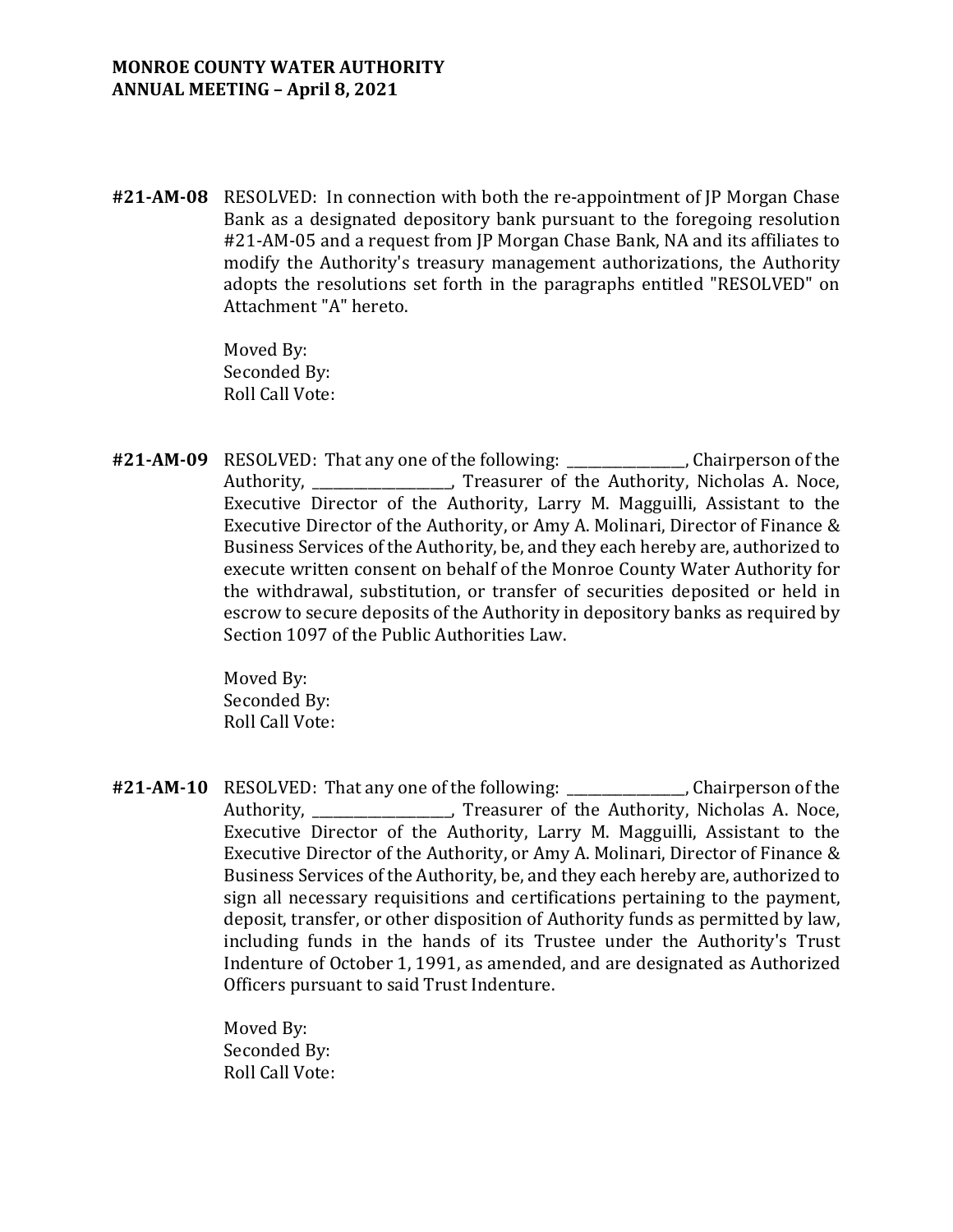## **MONROE COUNTY WATER AUTHORITY ANNUAL MEETING – April 8, 2021**

**#21‐AM‐11** RESOLVED: That any one of the following: \_\_\_\_\_\_\_\_\_\_\_\_\_\_\_\_\_, Chairperson of the Authority, \_\_\_\_\_\_\_\_\_\_\_\_\_\_\_\_\_\_\_\_, Treasurer of the Authority, Nicholas A. Noce, Executive Director of the Authority, Larry M. Magguilli, Assistant to the Executive Director of the Authority, or Amy A. Molinari, Director of Finance & Business Services of the Authority, or others so delegated by Amy A. Molinari, or Nicholas A. Noce, or Larry M. Magguilli from time to time and/or the Trustee, be, and they each hereby are, authorized to invest monies held in the Bond Fund, Construction Fund, New Construction Fund, and Capital Improvement Fund, pursuant to Sections 511 and 608, respectively, of the Authority's Trust Indenture.

> Moved By: Seconded By: Roll Call Vote:

**#21‐AM‐12** Upon recommendation of the Monroe County Water Authority's Governance Committee, the Board hereby approves the Authority's **Annual Statement of Investment Policy** for 2021.

> Moved By: Seconded By: Roll Call Vote:

- **#21‐AM‐13** The **Monroe County Water Authority Ethics Board**, as created pursuant to the Code of Ethics Policy, Article 4, shall be comprised of the following three (3) persons:
	- John Bringewatt, Chairman
	- John DiCaro
	- Christopher A. Schiano

 Moved By: Seconded By: Roll Call Vote:

**#21‐AM‐14** WHEREAS, Section 1095(3) of the New York Public Authorities Law states that (i) the Officers of the Authority shall include a Chairperson, a Vice Chairperson, a Treasurer, and a Secretary, and (ii) the Authority may appoint such additional Officers as it may require for the performance of its duties, and

> WHEREAS, the Authority has identified the positions of Executive Director, Director of Finance and Business Services, and Assistant to the